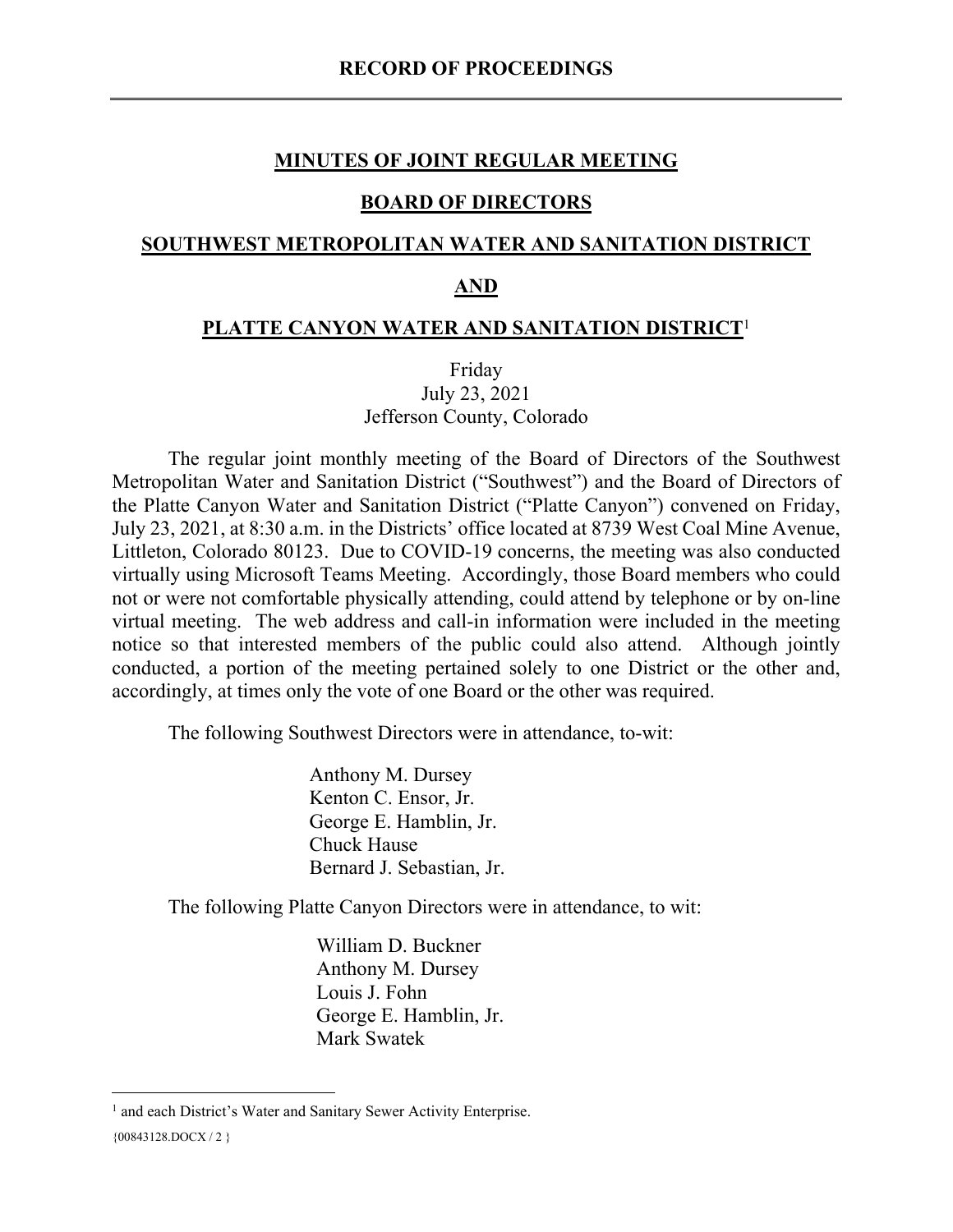The following Platte Canyon staff members were physically in attendance in the boardroom: Cynthia Lane, manager; Alyssa Quinn, assistant manager; Vanessa Shipley, financial administrator; Scott Hand, operations supervisor; and Tony Cocozzella, construction program manager.  $2$ 

Also, physically in attendance were: Ben Mendenhall, Vice President of Investment Advisory Services, advisor to ColoTrust, a Colorado local government investment pool; and Timothy J. Flynn, from Collins Cockrel & Cole, P.C., legal counsel for both Platte Canyon and Southwest.

# **CALL TO ORDER**

The meeting was called to order by Southwest President, Anthony M. Dursey, who presided as Chair.

# **APPROVAL OF SOUTHWEST AGENDA**

Following a brief discussion, a motion was made by Southwest Director Sebastian and seconded by Southwest Director Hause to approve, as presented, the Southwest agenda. The Chair called for a vote of the Southwest Board, and the vote was as follows:

| Anthony M. Dursey         | Aye |
|---------------------------|-----|
| Kenton C. Ensor, Jr.      | Aye |
| George E. Hamblin, Jr.    | Aye |
| <b>Chuck Hause</b>        | Aye |
| Bernard J. Sebastian, Jr. | Aye |

# **SOUTHWEST CONSENT AGENDA**

Following a brief discussion, a motion was made by Southwest Director Sebastian and seconded by Southwest Director Hamblin to approve Southwest Consent Agenda Item No. 1 and to accept Consent Agenda Item No. 2, as set forth below by a single motion:

**1. Ratification of Interim Disbursements and Approval of Current Payables.** Southwest payables and supplemental disbursements for the month of July 2021, in the aggregate amount of \$213,529.18, represented by Southwest check nos. 20279 thru 20313, inclusive, including any checks written by the manager pursuant to prior Board authorization for less than \$5,000, as well as various electronic fund payments for utility and other authorized electronic payment vendors.

**2. Southwest Investment/Deposit Transaction Report**. On June 21, 2021, Southwest purchased a \$5,000,000 par value Treasury Note having a maturity date of May 31, 2026 for a purchase price of \$4,967,182.30, and having a face rate of interest of .8860% per annum. On June 11, 2021, Southwest renewed a \$150,000 par value Certificate of

<sup>&</sup>lt;sup>2</sup> Southwest has no employees. The above-named personnel are Platte Canyon employees who, pursuant to contract with Platte Canyon, provide management, operation and maintenance services for Southwest.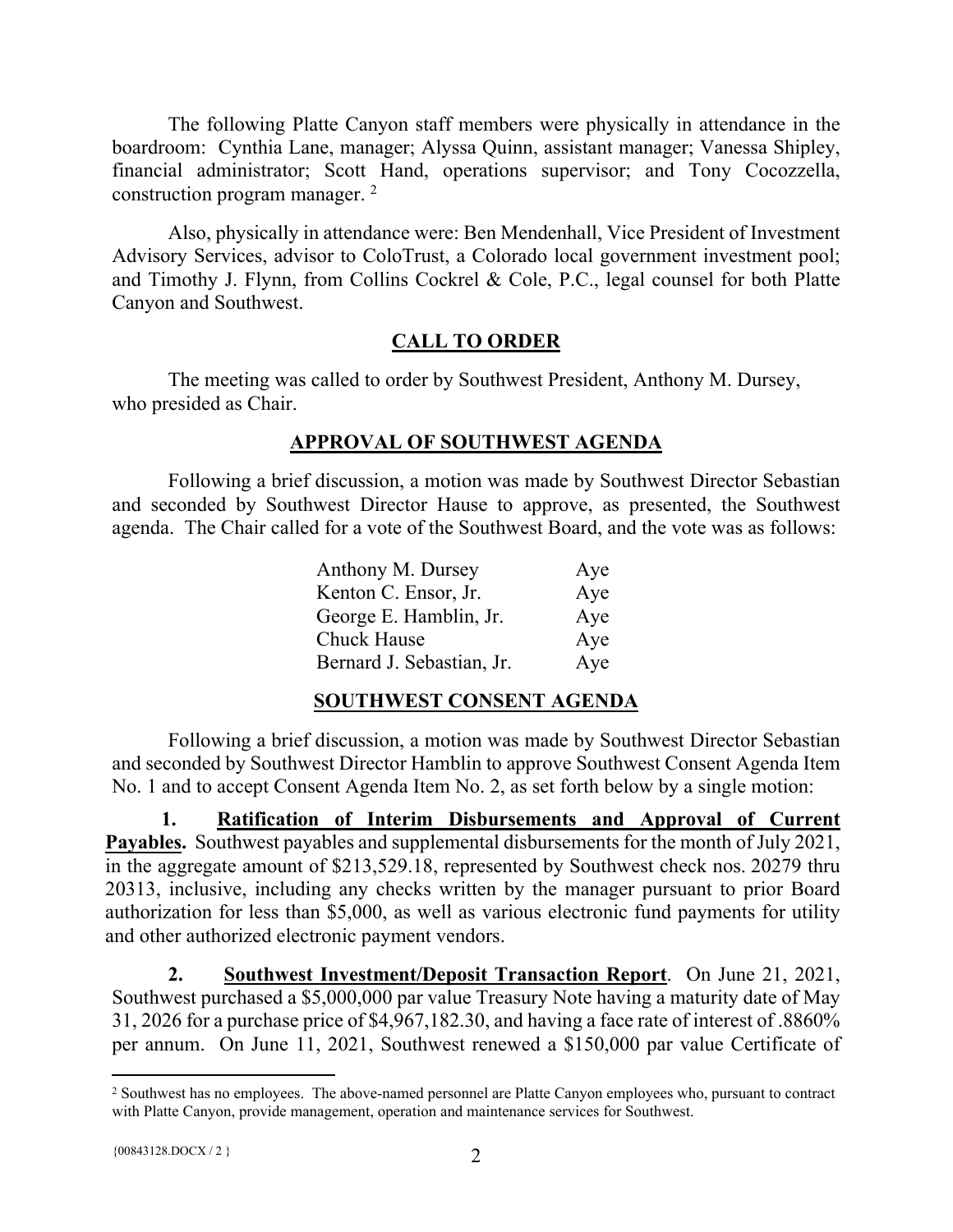Deposit at Fowler State Bank for one year at an interest rate of 0.52% per annum. During the month, Southwest did not have any treasury notes, agency securities or other investments called for redemption. The Chair called for a vote of the Southwest Board, and the vote was as follows:

| Anthony M. Dursey      | Aye |
|------------------------|-----|
| Kenton C. Ensor, Jr.   | Aye |
| George E. Hamblin, Jr. | Aye |
| Chuck Hause            | Aye |
| Bernard J. Sebastian   | Aye |

#### **SOUTHWEST ACTION ITEMS**

There were no action items to come before the Southwest Board.

### **SOUTHWEST INFORMATION/DISCUSSION ITEMS**

**1.** Update on Dutch Creek Interceptor Claim. Legal counsel reported that Traveler's Insurance Company was ready to make payment in full to both Southwest and Platte Canyon. The manager presented to each Board a Release of All Claims that had been tendered by Traveler's in exchange for their promised payment. Legal counsel reviewed the Release of All Claims and approved it for execution by both Boards.

Following a brief discussion, a motion was made by Southwest Director Hause and seconded by Southwest Director Sebastian approving the Release of All Claims and authorizing its execution by appropriate officers of Southwest. The Chair called for a vote of the Southwest Board, and the vote was as follows:

| Anthony M. Dursey      | Aye |
|------------------------|-----|
| Kenton C. Ensor, Jr.   | Aye |
| George E. Hamblin, Jr. | Aye |
| <b>Chuck Hause</b>     | Aye |
| Bernard J. Sebastian   | Aye |

Following a brief discussion, a motion was made by Platte Canyon Director Buckner and seconded by Platte Canyon Director Fohn to approve the Release of All Claims and to authorize its execution by appropriate officers of Platte Canyon. The Chair called for a vote of the Platte Canyon Board, and the vote was as follows:

| William D. Buckner     | Aye |
|------------------------|-----|
| Anthony M. Dursey      | Aye |
| Louis J. Fohn          | Aye |
| George E. Hamblin, Jr. | Aye |
| Mark Swatek            | Aye |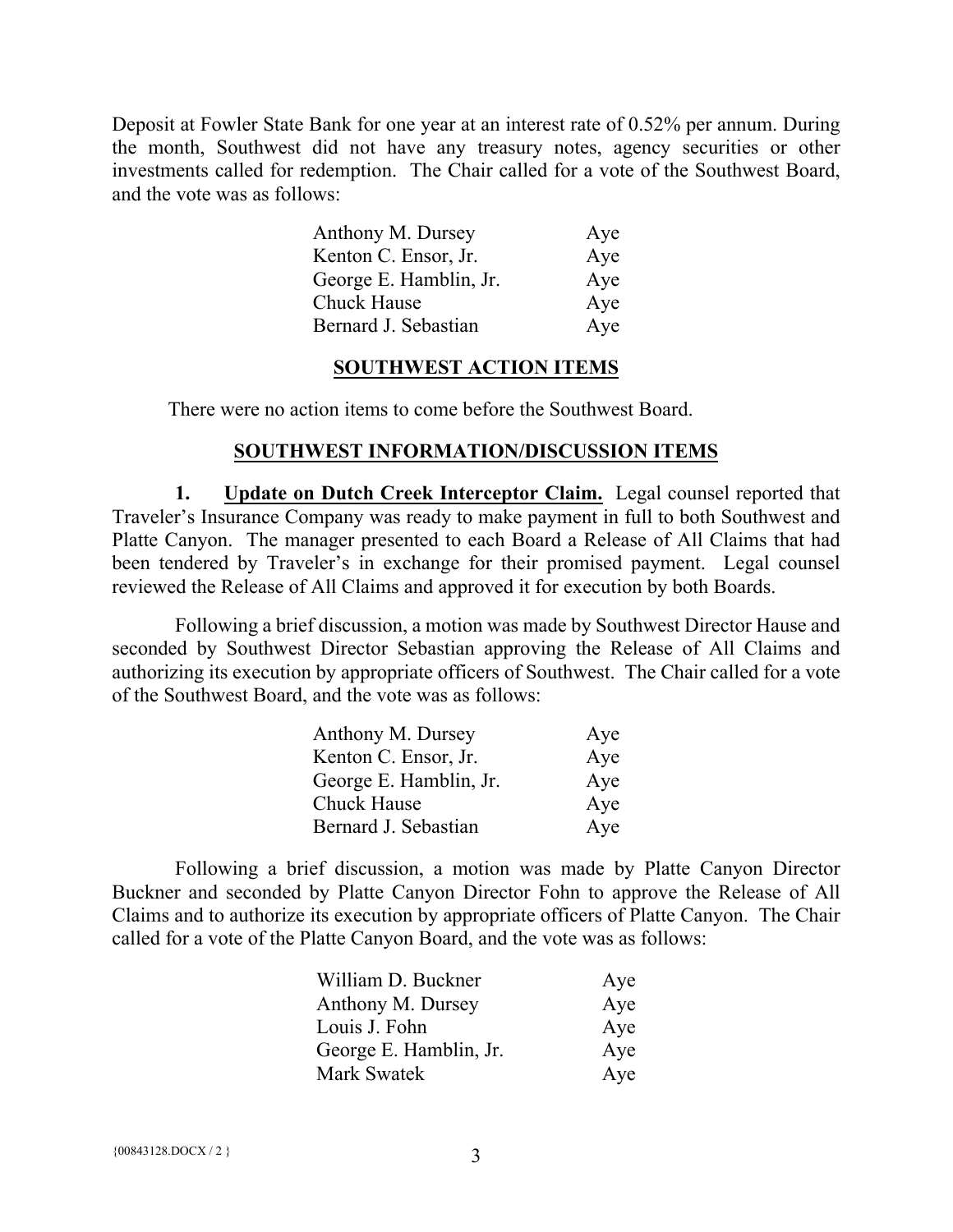### **SOUTHWEST NEW BUSINESS**

There was no new business to come before the Southwest Board.

# **JOINT PARTICIPATION PORTION OF THE MEETING**

Southwest President, Anthony M. Dursey, continued to act as Chair of the joint participation portion of the meeting.

# **APPROVAL OF JOINT MEETING AGENDA**

Following a brief discussion, a motion was made by Southwest Director Sebastian and seconded by Platte Canyon Director Fohn to approve the joint meeting agenda, as presented. The Chair called for a vote of the Southwest Board, and the vote was as follows:

| Anthony M. Dursey         | Aye |
|---------------------------|-----|
| Kenton C. Ensor, Jr.      | Aye |
| George E. Hamblin, Jr.    | Aye |
| <b>Chuck Hause</b>        | Aye |
| Bernard J. Sebastian, Jr. | Aye |

The Chair then called for a vote of the Platte Canyon Board, and the vote was as follows:

| William Buckner        | Aye |
|------------------------|-----|
| Anthony M. Dursey      | Aye |
| Louis J. Fohn          | Aye |
| George E. Hamblin, Jr. | Aye |
| <b>Mark Swatek</b>     | Aye |

# **JOINT MEETING CONSENT AGENDA**

**1. Approval of the Minutes of the Boards' June 26, 2021 Joint Regular Meeting.** Following a brief discussion, a motion was made by Platte Canyon Director Swatek and seconded by Southwest Director Sebastian to approve, as written, the minutes of the Boards' June 26 2021 joint regular meeting. The Chair called for a vote of the Southwest Board, and the vote was as follows:

| Anthony M. Dursey         | Aye |
|---------------------------|-----|
| Kenton C. Ensor, Jr.      | Aye |
| George E. Hamblin, Jr.    | Aye |
| <b>Chuck Hause</b>        | Aye |
| Bernard J. Sebastian, Jr. | Aye |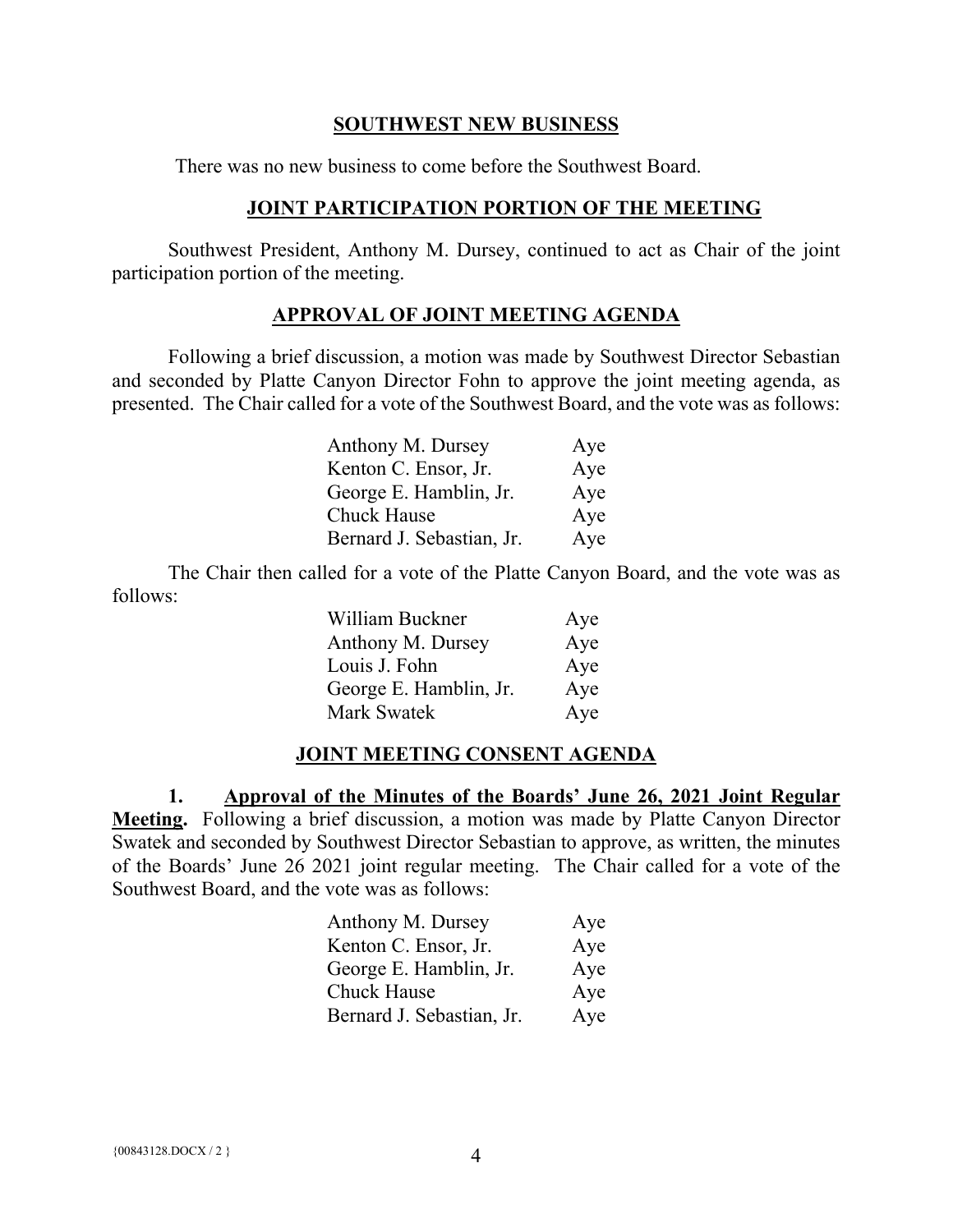The Chair then called for a vote of the Platte Canyon Board, and the vote was as follows:

| William Buckner        | Aye |
|------------------------|-----|
| Anthony M. Dursey      | Aye |
| Louis J. Fohn          | Aye |
| George E. Hamblin, Jr. | Aye |
| Mark Swatek            | Aye |

The approved minutes of the Boards' June 26, 2021 joint regular meeting will be presented to the members of each Board for signature as soon as practical, as further evidence of ratification, confirmation and approval.

## **JOINT MEETING ACTION ITEMS**

There were no action items to come before this joint regular meeting.

# **JOINT MEETING INFORMATION/DISCUSSION ITEMS**

**1. ColoTrust EDGE Presentation.** Ben Mendenhall Vice President of Investment Advisory Services, which serves as the investment advisor for ColoTrust, provided the Boards with information regarding ColoTrust's new ColoTrust EDGE fund. ColoTrust EDGE is a Colorado local government investment pool that seeks to generate a higher level of income than is provided by a local government investment pool that seeks to maintain a stable net asset value. Funds invested in ColoTrust EDGE require five (5) days advance notice before they can be liquidated. ColoTrust EDGE is a variable net asset value fund managed to maintain a value of ten dollars (\$10) per share. The fund however, may not always be able to maintain the per share value at ten dollars (\$10), the value per share may fluctuate based upon market interest rate conditions on any given day.

Mr. Mendenhall noted that the average duration of the investments held by ColoTrust EDGE is 5.526 months, which is longer than the sixty-day (60) average maturity in the traditional ColoTrust fund. Accordingly, the value of a share can go up and down based upon interest rates. The fund is rated AAA FS1 which is a rating given to short term bond funds.

Because the fund invests in assets with a longer duration, the interest rate available for shares in ColoTrust EDGE is higher than what is available in the traditional ColoTrust funds. The interest rate currently generated by ColoTrust EDGE is approximately sixteen (16) basis points higher than what is available in the ColoTrust Plus account.

At the conclusion of the discussion, Mr. Hamblin stated that in his opinion, he believes short term interest rates will rise at some point within the next year. Staff was instructed to look at the costs and benefits of investing District funds with a laddered maturity verses investing in ColoTrust EDGE. Staff was asked to do a cost comparison of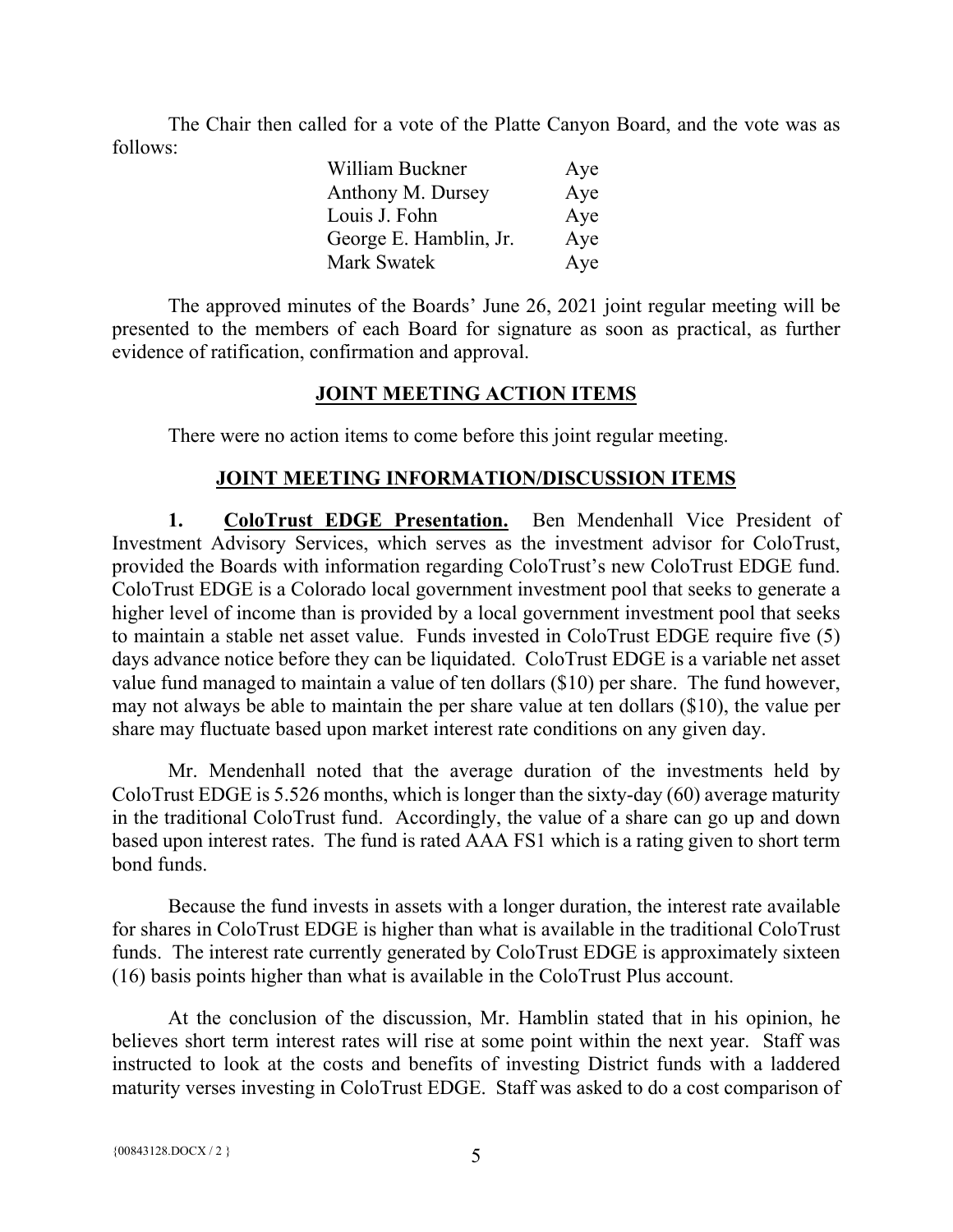these two investment approaches. It will be presented to the Board at either its August or September meeting, at which time the Boards will make a determination as to whether each District's funds should be invested, at least in part in ColoTrust EDGE. The fund is designed for the investment of funds that are not immediately needed by the investing entity to satisfy cash requirements.

At the conclusion of his presentation, Mr. Mendenhall left the meeting.

# **2. Financial Matters**.

(a) **Platte Canyon Financial Statements**. The following unaudited Platte Canyon financial statements, prepared by Vanessa Shipley, for the six-month period ending June 30, 2021, were presented to the Boards:

(i) Statement of Net Assets, dated June 30, 2021, showing Platte Canyon's Assets, Liabilities, and Net Assets;

(ii) Statement of Revenue, Expenses and Changes in Net Assets for the six-month period ending June 30, 2021;

(iii) Schedule of Revenue and Expenditures – Budget  $&$  Actual CM/YTD Actuals Compared to Annual Budget for the six-month period ending June 30, 2021; and

(iv) Schedule of Revenue and Expenditures – Budget & Actual CM/YTD Actuals Compared to CM/YTD Budget for the six-month period ending June 30, 2021.

Vanessa Shipley reviewed the year-to-date financial statements, noting any significant variances that she felt should be pointed out to the Board. At the conclusion of her review of the Platte Canyon financial statements, a motion was made by Platte Canyon Director Buckner and seconded by Platte Canyon Director Hamblin to accept the Platte Canyon financial statements, as presented. The Chair called for a vote of the Platte Canyon Board, and the vote was as follows:

| William Buckner        | Aye |
|------------------------|-----|
| Anthony M. Dursey      | Aye |
| Louis J. Fohn          | Aye |
| George E. Hamblin, Jr. | Aye |
| Mark Swatek            | Aye |

(b) **Southwest Financial Statements**. The following unaudited Southwest financial statements, prepared by Vanessa Shipley for the six-month period ending June 30, 2021, were presented to the Boards:

(i) Statement of Net Assets, dated June 30, 2021, showing Southwest's Assets, Liabilities, and Net Assets;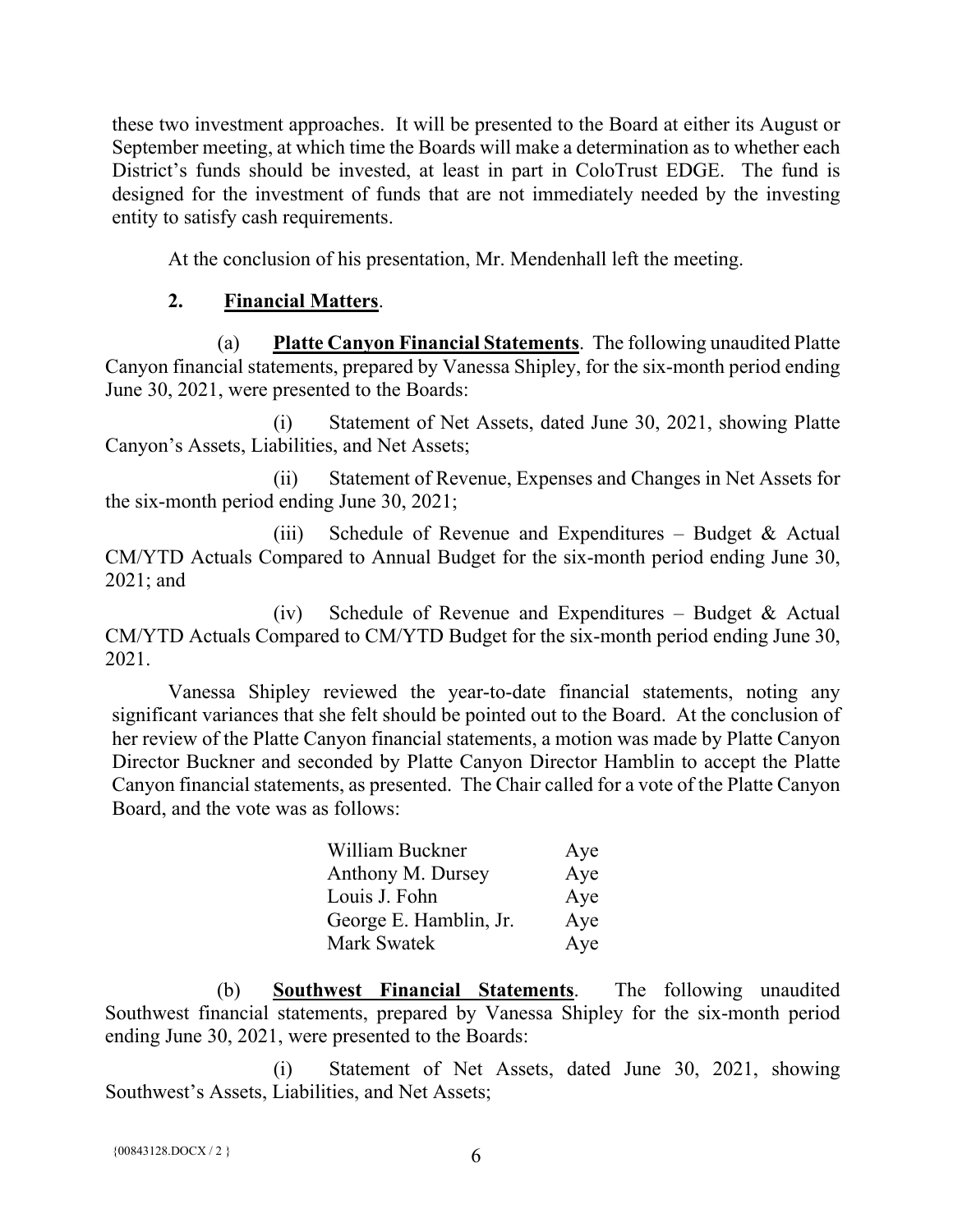(ii) Statement of Revenue, Expenses and Changes in Net Assets for the six-month period ending June 30, 2021;

(iii) Schedule of Revenue and Expenditures – Budget  $&$  Actual CM/YTD Actuals Compared to Annual Budget for the six-month period ending June 30, 2021; and

(iv) Schedule of Revenue and Expenditures – Budget  $&$  Actual CM/YTD Actuals Compared to CM/YTD Budget for the six-month period ending June 30, 2021.

Vanessa Shipley reviewed Southwest's year-to-date financial statements, noting any important variances that she felt should be brought to the Board's attention. At the conclusion of her review of the financial statements, a motion was made by Southwest Director Hause and seconded by Southwest Director Sebastian to accept the Southwest financial statements, as presented. The Chair called for a vote of the Southwest Board, and the vote was as follows:

| Anthony M. Dursey         | Aye |
|---------------------------|-----|
| Kenton C. Ensor, Jr.      | Aye |
| George E. Hamblin, Jr.    | Aye |
| <b>Chuck Hause</b>        | Aye |
| Bernard J. Sebastian, Jr. | Aye |

(c) **Platte Canyon Investment/Deposit Report**. The Boards reviewed a list of Platte Canyon's investments in U.S. Government treasury notes, agency securities, certificates of deposit, and money market funds, together with a report showing the funds Platte Canyon has in approved state depositories and authorized local government investment pools. As of June 30, 2021, Platte Canyon's investments and deposits totaled \$9,726,609.75, itemized as follows:

| <b>Description</b>           | <b>Amount</b>  | Percentage |
|------------------------------|----------------|------------|
| Checking                     | \$236,254.08   | 2.43%      |
| Certificates of Deposit      | \$744,000.00   | 7.65%      |
| ColoTrust-Prime              | \$0.00         | $0.00\%$   |
| ColoTrust-Plus               | \$1,011,446.09 | 10.40%     |
| ColoTrust-Trust Account      | \$741,686.29   | 7.63%      |
| <b>CSAFE-Core</b>            | \$3,452,978.94 | 35.50%     |
| <b>Treasury Bills</b>        | \$0.00         | $0.00\%$   |
| <b>Treasury Notes</b>        | \$2,040,244.35 | 20.98%     |
| U.S. Government Agencies and | \$1,500,000.00 | 15.42%     |
| Instrumentalities            |                |            |
| <b>TOTAL</b>                 | \$9,726,609.75 | $100\%$    |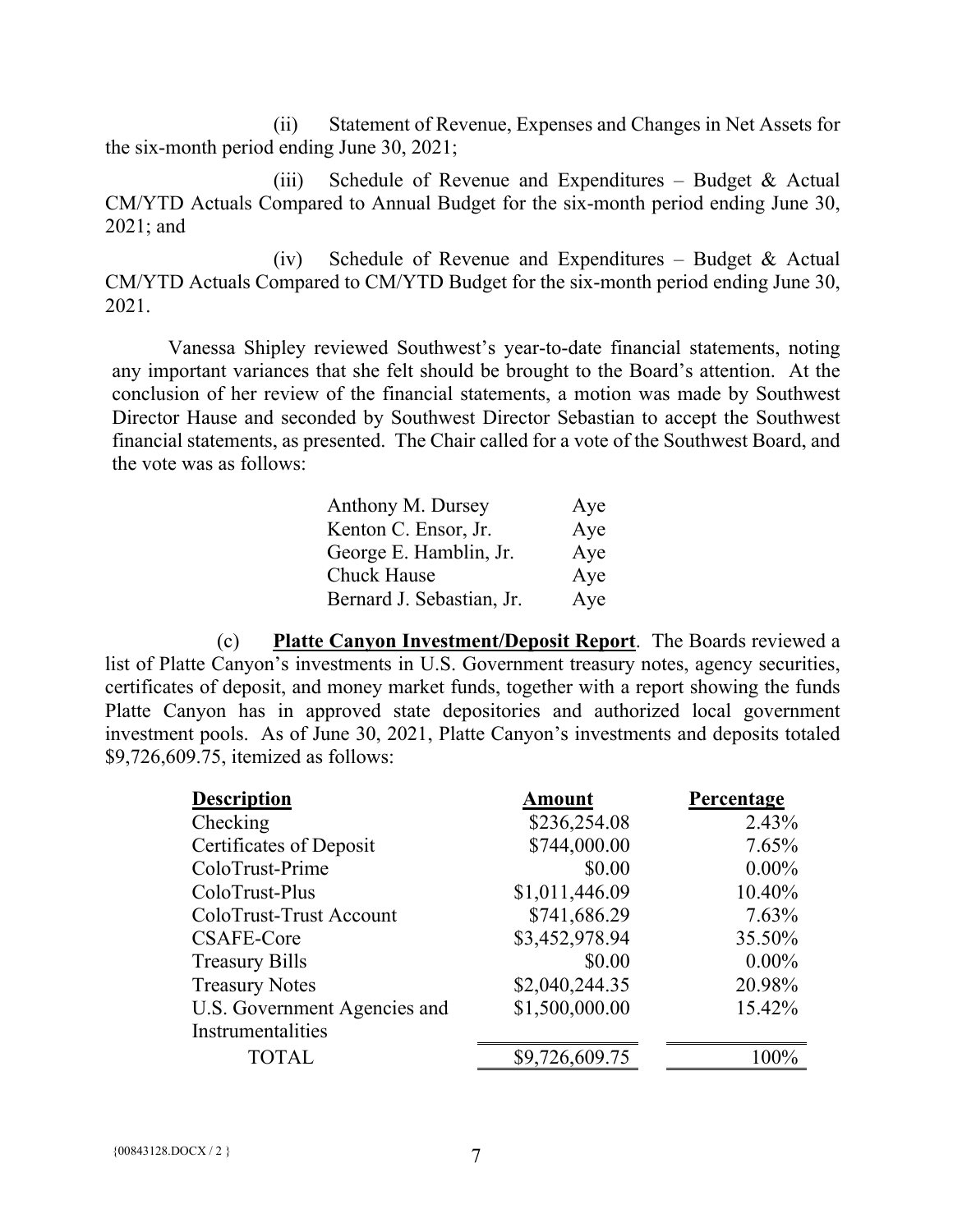The average yield on Platte Canyon's investments for the month of June 2021, as calculated by staff, was 0.5623% per annum.

Following a brief discussion, a motion was made by Platte Canyon Director Buckner and seconded by Platte Canyon Director Hamblin to accept the Platte Canyon Schedule of Deposits and Investments as presented. The Chair called for a vote of the Platte Canyon Board, and the vote was as follows:

| William Buckner        | Aye |
|------------------------|-----|
| Anthony M. Dursey      | Aye |
| Louis J. Fohn          | Aye |
| George E. Hamblin, Jr. | Aye |
| Mark Swatek            | Aye |

(d) **Southwest Investment/Deposit Report**. The Boards reviewed a list of Southwest's investments in U.S. Government treasury notes, agency securities, certificates of deposit, and money market funds, together with a report showing the funds Southwest has in approved state depositories and authorized investment pools. As of June 30, 2021, Southwest's investments and deposits totaled \$24,345,504.73, itemized as follows:

| <b>Description</b>           | <b>Amount</b>   | Percentage |
|------------------------------|-----------------|------------|
| Checking                     | \$11,693.18     | 0.05%      |
| Certificates of Deposit      | \$494,000.00    | 2.03%      |
| ColoTrust-Prime              | \$0.00          | $0.00\%$   |
| ColoTrust-Plus               | \$2,514,741.46  | 10.33%     |
| ColoTrust-Trust Account      | \$2,594,964.72  | 10.66%     |
| <b>CSAFE-Core</b>            | \$8,760,891.36  | 35.99%     |
| <b>Treasury Bills</b>        | \$0.00          | $0.00\%$   |
| <b>Treasury Notes</b>        | \$5,969,214.01  | 24.52%     |
| U.S. Government Agencies and | \$4,000,000.00  | 16.43%     |
| Instrumentalities            |                 |            |
| <b>TOTAL</b>                 | \$24,345,504.73 | $100\%$    |

The average yield on Southwest's investments for the month of June 2021, as calculated by staff, was 5.201% per annum.

Following a brief discussion, a motion was made by Southwest Director Hause and seconded by Southwest Director Sebastian to accept the Southwest Schedule of Deposits and Investments as presented. The Chair called for a vote of the Southwest Board, and the vote was as follows: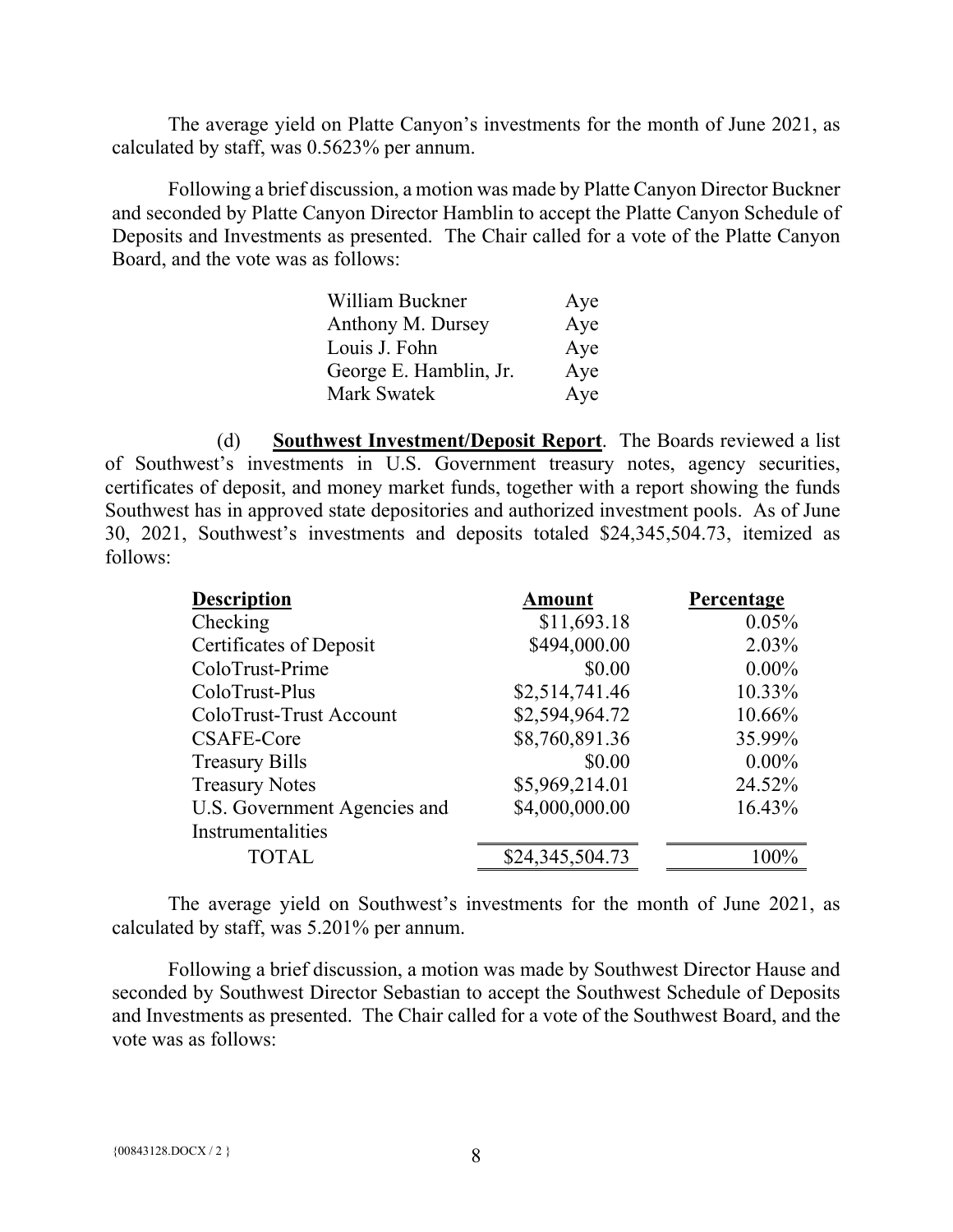| Anthony M. Dursey         | Aye |
|---------------------------|-----|
| Kenton C. Ensor, Jr.      | Aye |
| George E. Hamblin, Jr.    | Aye |
| <b>Chuck Hause</b>        | Aye |
| Bernard J. Sebastian, Jr. | Aye |

**2. Management Report**. The manager reviewed, as more particularly set forth below, her written management report dated July 21, 2021, a copy of which was previously provided to each member of both Boards.

(a) **Denver Water's Gross Reservoir Expansion.** The manager advised the Boards that on July 14, 2021, Denver Water informed all of its stakeholders that Denver Water had filed a federal lawsuit seeking relief from Boulder County's 1041 Permitting process. The decision to file to a lawsuit came reluctantly, but Boulder County has been very slow in processing Denver Water's 1041 Application. At this point it is becoming crucial that Denver start construction because its FERC Permit will expire if construction is not started by 2023. Denver Water is claiming in the lawsuit that its FERC (Federal Energy Regulatory Commission) Permit preempts State law and precludes Boulder County from requiring Denver Water to obtain a 1041 Permit.

(b) **Denver Water Employee Updates.** Mike King, the Head of Community Affairs at Denver Water has left to seek other opportunities, as has Dave Bennett, who oversees Denver Water's engineering department. The departure of these two key individuals may signal a change in the philosophy that Denver Water has been operating under in the past. There is no way to know until a significant amount of time has elapsed.

(c) **Denver Water's 2022 Rate Process.** The manager advised the Board that Denver Water has initiated the process that it normally goes through in determining rates for the following year. A discussion was held with the TAC's consultant regarding very preliminary findings on the 2022 rates. It is anticipated that there will be rate increase effective for 2022 in the range of three (3%) to four (4%) percent. There was no discussion as to how Denver Water intends to allocate lead service line reduction costs, although it is anticipated that Denver Water will continue to allocate seventy-percent (70%) inside City, thirty-percent (30%) outside City. It is also anticipated that Denver Water will continue to apply a nineteen-percent (19%) multiplier to the suburban share of these costs, unless some alternative arrangement can be reached in the near term between Denver Water Rate's staff and the Denver Water Rates and Fees Technical Advisory Committee.

**3. Platte Canyon and Southwest Budget Process.** The budgetary process for both Platte Canyon and Southwest will start in the next couple of weeks. It is anticipated that a Capital Master Plan will be presented to the Boards in September. A draft budget will be presented to the Boards in October, and the final budget hearing will be in November of 2021.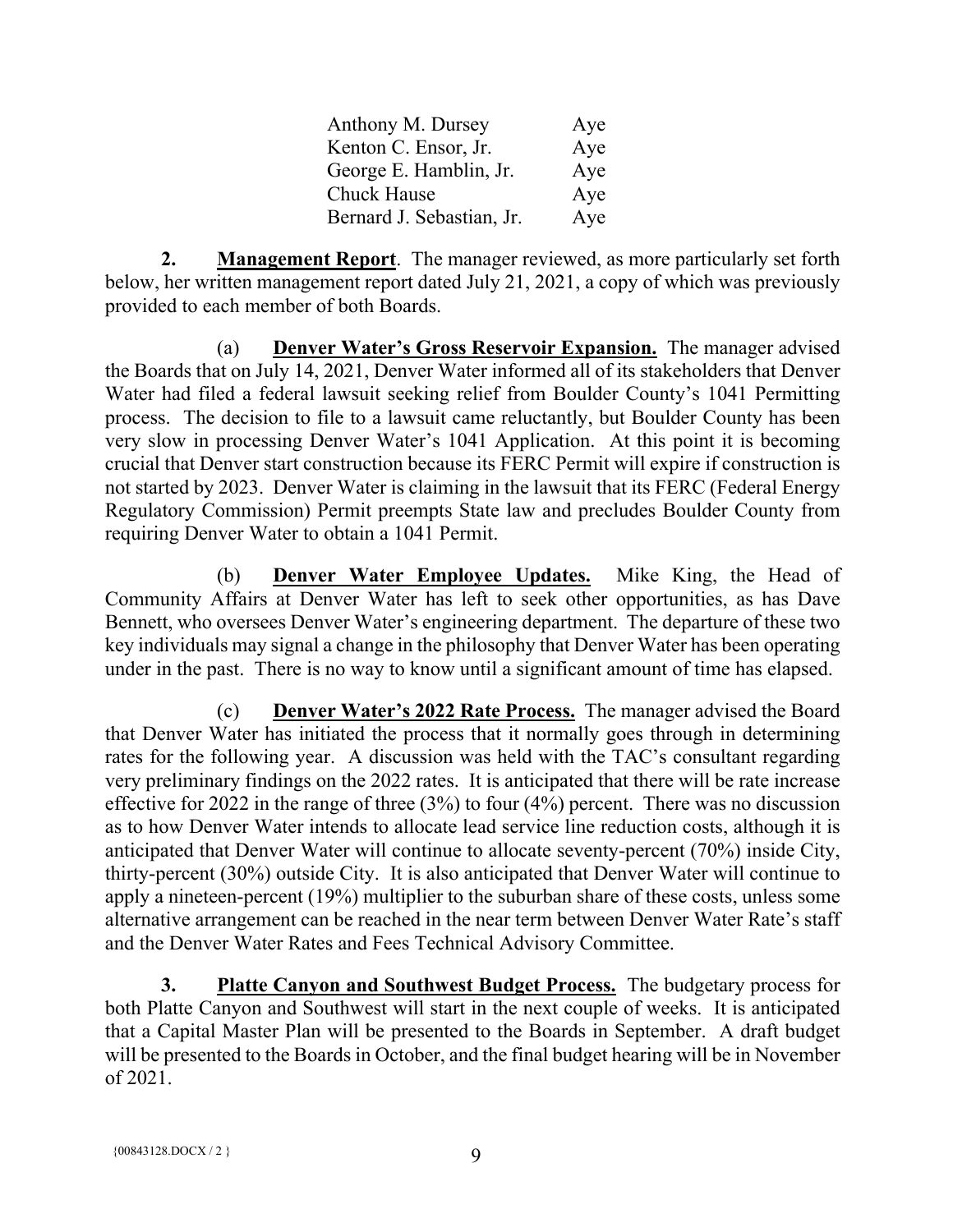**4. Miscellaneous.** In the interest of time, the manager asked the Board members if they had any specific questions concerning the management report that was included in the meeting packet. There were no questions.

**5. Operations and Maintenance Summary Report**. Scott Hand reviewed the Operations and Maintenance Summary Report dated June 2021. During the reporting period, neither Platte Canyon nor Southwest had any sanitary sewer service or water service interruptions.

During June, C&L Water Solutions Inc., completed four (4) more remedial valve repairs in Platte Canyon. In addition, Scott Hand worked with Southwest engineer to repair the auto dialer for the alarms in the Scott J. Morris pumpstation. Mr. Hand also worked with the engineer programming the auto dialer at the Hogback pumpstation to improve its operation. Scott Hand has been working with Denver Water's Planning Department to plan the isolation of portions of the water distribution system so that needed valve repairs can be completed. It is quite possible that staff will need to reduce water pressure to the zone around the Hogback pumpstation during the repair operation, rather than to shut water off completely.

During June, field staff employees Dave Williams and Ben Dorak completed their NASSCO certification. Both have signed up to take their First Operator certification exams in the very near future. Also, during June request for proposals for the replacement of the District's sewer cleaning truck were sent out to manufacturers. The bid opening was held on Thursday, July 15, 2021.

**6. Capital Projects Report**. Tony Cocozzella reviewed the Capital Projects Report for Platte Canyon and Southwest. As part of his report, Mr. Cocozzella updated the Boards as to the status of all ongoing Platte Canyon and Southwest projects, including developer and District-specific projects. He also updated the Boards as to the status of the Valley Sanitation District Sewer Interceptor Project, which is completed, and seems to be running smoothly. Platte Canyon and Southwest projects that are in the design phase were also included as part of his report.

### **NEW BUSINESS**

There was no new business to come before the joint participation portion of the meeting.

# **PLATTE CANYON BOARD MEETING**

# **CALL TO ORDER**

The Platte Canyon portion of the joint meeting was called to order by Platte Canyon President, George Hamblin, Jr., who presided as Chair.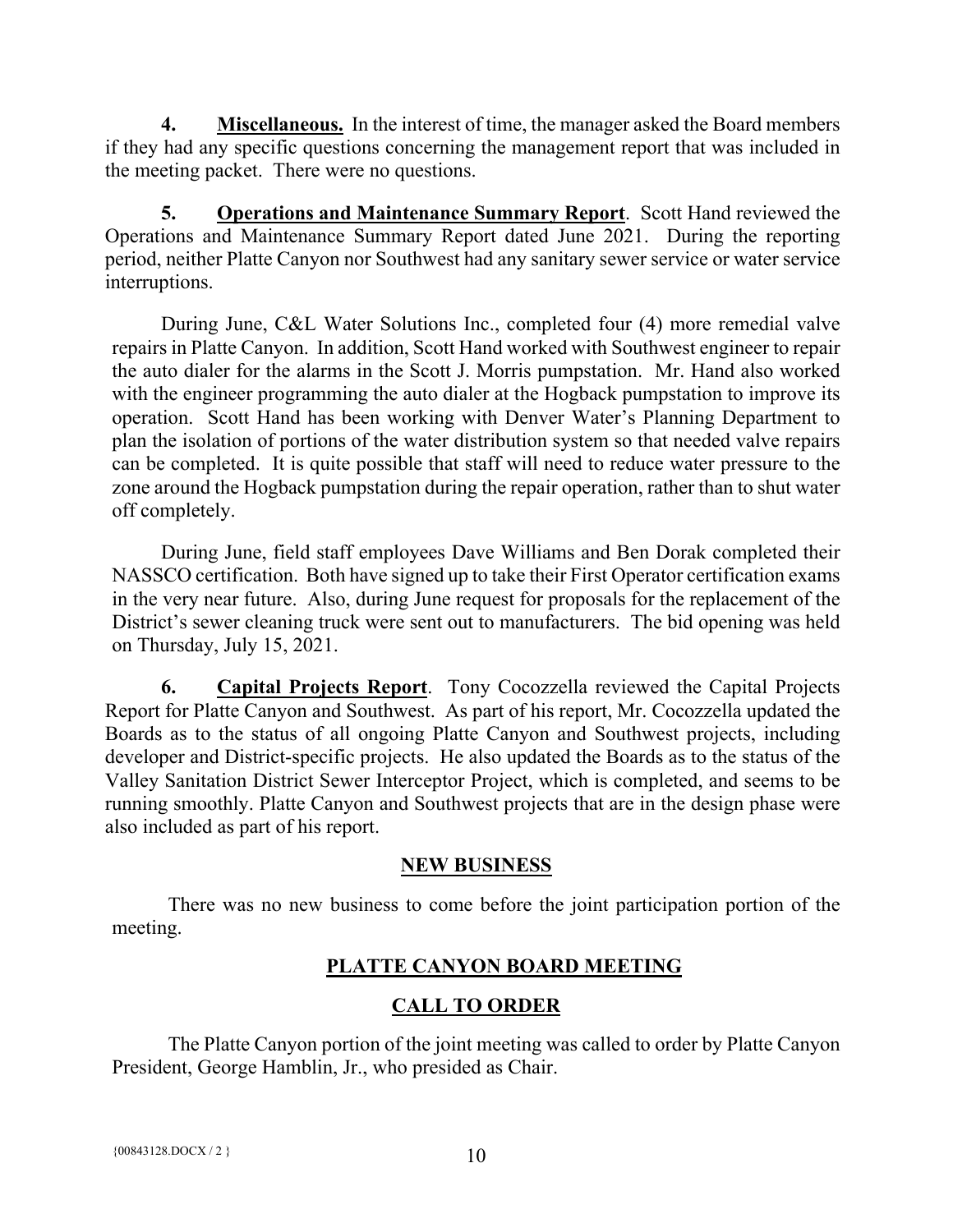# **APPROVAL OF PLATTE CANYON AGENDA**

Following a brief discussion, a motion was made by Platte Canyon Director Buckner and seconded by Platte Canyon Director Swatek to approve, as presented, the Platte Canyon agenda. The Chair called for a vote of the Platte Canyon Board, and the vote was as follows:

| William Buckner        | Aye |
|------------------------|-----|
| Anthony M. Dursey      | Aye |
| Louis J. Fohn          | Aye |
| George E. Hamblin, Jr. | Aye |
| Mark Swatek            | Aye |

# **PLATTE CANYON CONSENT AGENDA ITEMS**

A motion was made by Platte Canyon Director Buckner and seconded by Platte Canyon Director Fohn to approve Platte Canyon Consent Agenda Items Nos. 1 and 2, as set forth below, by a single motion:

**1. Approval of Accounts Payable and Ratification of Interim Disbursements for July 2021**. The Platte Canyon payables and supplemental disbursements for the month of July 2021, in the aggregate amount of \$591,416.65, represented by Platte Canyon check nos. 33791 through 33845, inclusive, including any checks written by the manager pursuant to prior Board authorization for less than \$5,000, as well as various electronic fund payments for employee salaries, utilities and other authorized electronic fund payment vendors.

**2. Platte Canyon Investment/Deposit Report**. During the month of June 2021, Platte Canyon purchased on June 23, 2021 a \$1,000,000 par value treasury note having a maturity date of September 30, 2026 and bearing interest at the rate of 1.6250% per annum for a purchase price of \$1,038,554.69 and having a yield to maturity of 0.875%. No securities were redeemed during the month, however on June 11, 2021 the District renewed a \$150,000 certificate of deposit at Fowler State Bank at an interest rate of 0.520% per annum. The CD will mature on June 11, 2022.

# **PLATTE CANYON ACTION ITEMS**

# **1. Approve an Authorize Purchase of a 2021 High Velocity Sewer**

**Cleaner.** Scott Hand reviewed with the Boards the Bids received for the purchase of a 2021 high velocity sewer cleaner with a Vaporooter Jet-Set Root Foaming Machine ("Cleaning Unit"). The District solicited proposals from four (4) qualified vendors for the Cleaning Unit, two (2) bids were submitted, one was from Koish Brothers Equipment Company, and the other was from Neverest Equipment Company. Both Bids required that the vendor submit a price for trade-in of the District's 2009 Sewer Cleaner.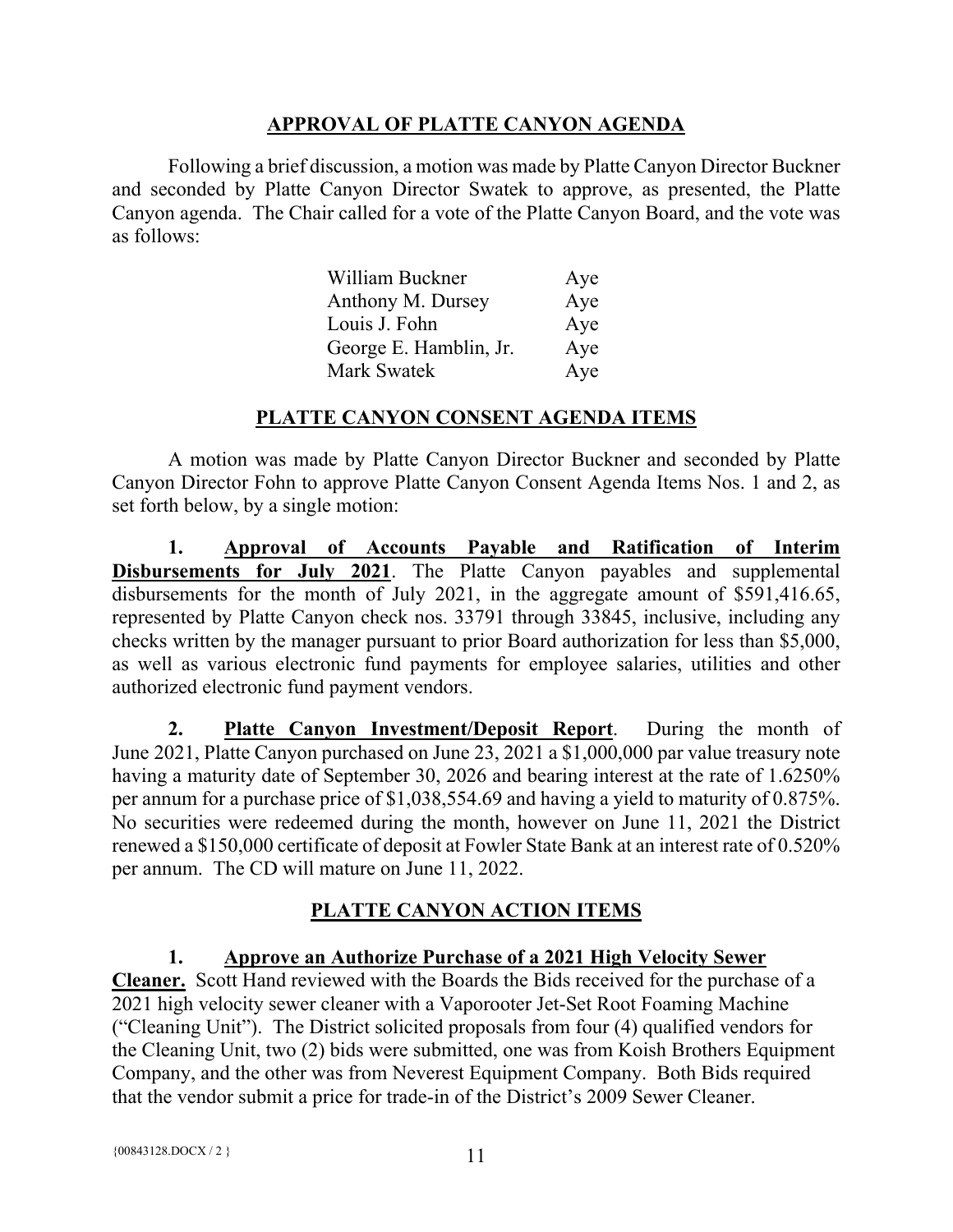The low Bid was from Koish Brothers in the amount of \$296,825. Funds are available for this purchase in Platte Canyon's 2021 budget.

Following a brief discussion, and after answering a number of questions from Board members, especially Board member Fohn, a motion to accept the bid and to authorize purchase of the equipment was made by Platte Canyon Director Fohn and seconded by Platte Canyon Director Swatek. The Chair called for vote of the Platte Canyon Board, and the vote was as follows:

| William Buckner        | Aye |
|------------------------|-----|
| Anthony M. Dursey      | Aye |
| Louis J. Fohn          | Aye |
| George E. Hamblin, Jr. | Aye |
| Mark Swatek            | Aye |

## **PLATTE CANYON INFORMATION/DISCUSSION ITEMS**

There were information or discussion items to come before the Platte Canyon Board.

# **PLATTE CANYON NEW BUSINESS**

**1. Salary Review Committee Member.** President George E. Hamblin, Jr., mentioned that with the passing of Platte Canyon Director Richard Rock, a new Platte Canyon member needs to be appointed to the Salary Review Committee. Following a brief discussion, a motion was made by Platte Canyon Director Fohn and seconded by Platte Canyon Director Buckner to appoint Platte Canyon Director Mark Swatek to the Salary Review Committee. The Chair called for a vote, and the vote was as follows:

| William Buckner        | Aye |
|------------------------|-----|
| Anthony M. Dursey      | Aye |
| Louis J. Fohn          | Aye |
| George E. Hamblin, Jr. | Aye |
| Mark Swatek            | Aye |

There was no other new business to come before the Platte Canyon Board.

# **ADJOURNMENT**

There being no further business to come before this joint regular meeting of the Southwest and Platte Canyon Boards, a motion to adjourn was made by Platte Canyon Director Fohn and seconded by Platte Canyon Director Buckner. The Chair called for a vote of the Southwest Board, and the vote was as follows: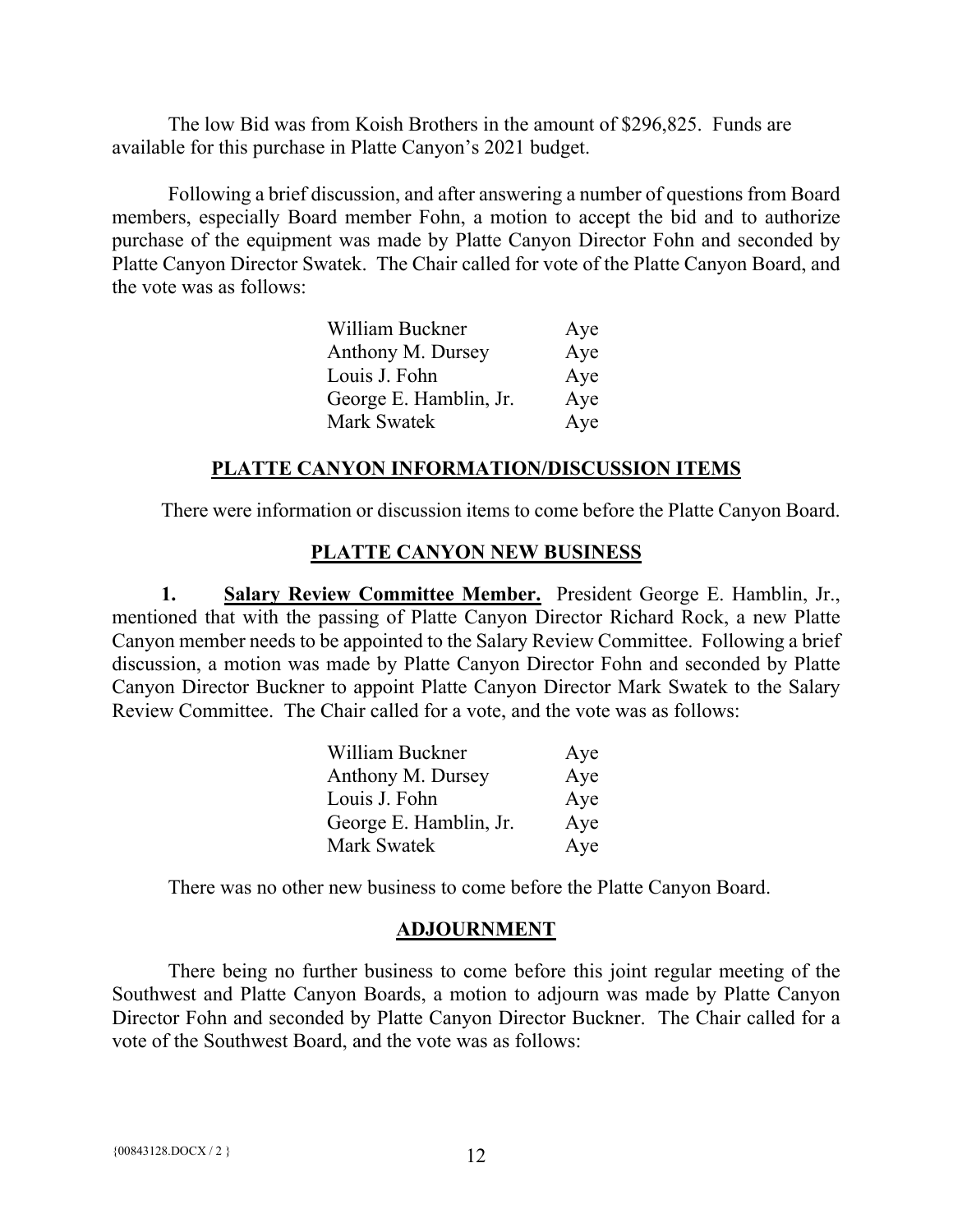| Anthony M. Dursey         | Aye |
|---------------------------|-----|
| Kenton C. Ensor, Jr.      | Aye |
| George E. Hamblin, Jr.    | Aye |
| <b>Chuck Hause</b>        | Aye |
| Bernard J. Sebastian, Jr. | Aye |

The Chair then called for a vote of the Platte Canyon Board, and the vote was as follows:

| William Buckner        | Aye |
|------------------------|-----|
| Anthony M. Dursey      | Aye |
| Louis J. Fohn          | Aye |
| George E. Hamblin, Jr. | Aye |
| Mark Swatek            | Aye |

Whereupon, this joint regular meeting of the Southwest and Platte Canyon Boards of Directors adjourned at approximately 10:00 a.m. The next regular joint meeting of the Boards will be held on Friday, August 27, 2021 at 8:30 a.m. in the District's office, or virtually if necessary for those Directors who cannot attend in person either because of concerns over the Covid-19 pandemic, or for any other reason.

Respectfully submitted,

Timothy J. Flynn, Recording Secretary